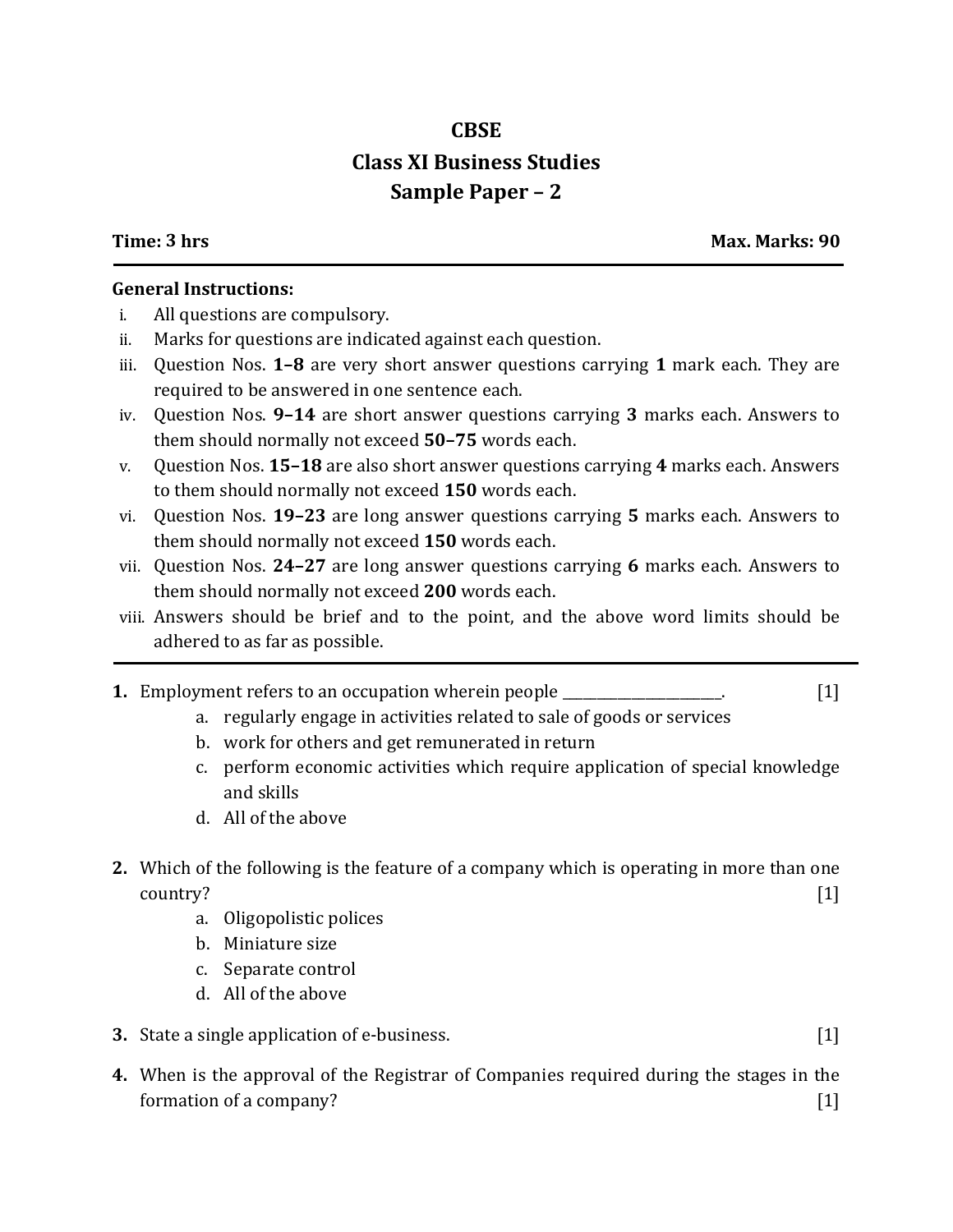| <b>5.</b> What is the full form of ADRs?<br>a. African Depository Records<br>b. Aruba Debentures Records<br>c. Australian Debentures Receipts               | 1   |
|-------------------------------------------------------------------------------------------------------------------------------------------------------------|-----|
| d. American Depository Receipts                                                                                                                             | 1   |
| 6. Internal sources of capital are generated ____<br>a. from commercial papers<br>b. within the business<br>c. through equity shares<br>d. All of the above | 1   |
| 7. List any one source of short-term finance.                                                                                                               | [1] |
| <b>8.</b> Name the mode that brings the firm closer to the international market. Give reason.                                                               | 1   |

- **9.** State three points of difference between business, profession and employment. [3]
- **10.**A recently opened company allotted 2,00,000 shares of Rs 20 each to the public. It then received an application for 1,40,000 shares. Is the company capable of allotting these shares? [3]
- **11.**Ms Shashi has decided to start a company. She conveys her decision to her boss and he tries to test her by asking her some questions regarding its formation.
	- a. Which document contains the bye-laws of the company? [1]
	- b. What is the difference between Memorandum of Association and Articles of Association? [2]
- **12.** Kumar's grandfather asked Kumar to visit the bank with him to open a fixed deposit in the bank. Kumar said that visiting the bank is not required to open a fixed deposit. Grandfather was confused as to how it is possible. Explain the concept which Kumar is talking about. Also state its advantages. [3]
- **13.** A person takes a loan from his friend as security towards his factory. Is the friend allowed to apply for insurance of the factory? [3]
- **14.** State the process wherein non-core activities are given to agencies experienced enough to handle them. Also mention its ethical concerns. [3]
- **15.** Stores such as *Spencer* and *Big Bazaar* fall under a certain category of fixed shops.
	- a. Identify the category. [1]
	- b. Mention the features of the identified category. [3]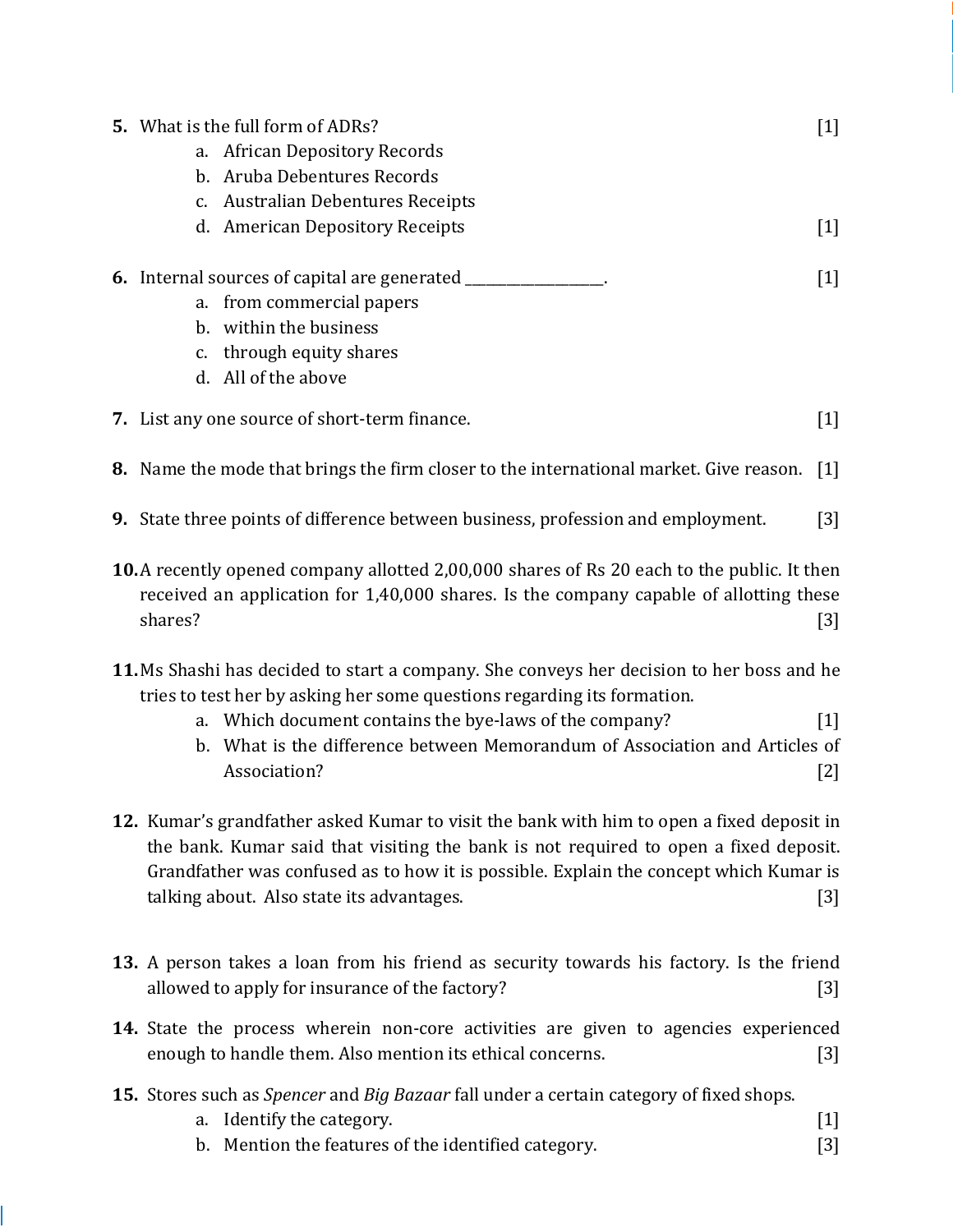- **16.** What are your thoughts on social responsibility? Mention your arguments for it. [4]
- **17.** A debate takes place between you and your friend regarding the importance of outsourcing. Put your points as to why there is a need for outsourcing. [4]
- **18.** Mr Jack is an owner of a large-sized company selling garments. He is determined to bring his products to the Indian market. However, he is confused whether to distribute goods through wholesalers or set up his own multiple shops. Give a suggestion to him with reasons. [4]
- **19.** What do you understand by the term economic activities? State its types. [4]
- **20.** Mr Vinay is interested in opening an establishment. He is wondering about the type of organisation which would be fruitful in the long run. He wants the organisation to be superior to other business organisations.
	- a. Which type of organisation can be chosen by Mr Vinay? [1]
	- b. Why is the chosen organisation considered superior to other business organisations? [4]
- **21.** The government is continuously making efforts to promote exports of the country. In this regard, explain five incentives and schemes announced by the government. [5]
- **22.** A large industrial enterprise wants to expand its business and bring about financing modernisation. What are the various sources through which they can gain capital to fulfil their ideology? [5]
- **23.** Small-scale industries play a significant role in our country. Also, various areas of the country are perfect places to start a small-scale industry. With respect to these, answer the following questions:
	- a. What is the definition of a small-scale industry according to the government?[1]
	- b. State its role in rural India. [4]
- **24.** How is a Joint Hindu Family different from a partnership? [6]
- **25.** Pari is excited about Diwali. She has informed her mother about decorating the house. However, her mother has instructed her to clean the house. Pari is confused as to how she can clean the house all by herself. Her mom tells her that she would not have to do it all by herself as someone else would be doing so. Pari asked why someone else would do the work for them. Mom replied that the work or services would be done for a fee. On that note, answer the following questions:

| on that hold, answer the following questions. |                       |  |  |
|-----------------------------------------------|-----------------------|--|--|
|                                               | a. What are services? |  |  |

- b. Explain their characteristics. [5]
- **26.** Anand Pvt. Ltd. manufactures shoes. It has its presence all over the country. Now, after having made a mark in its own country, it wants to expand its business in other